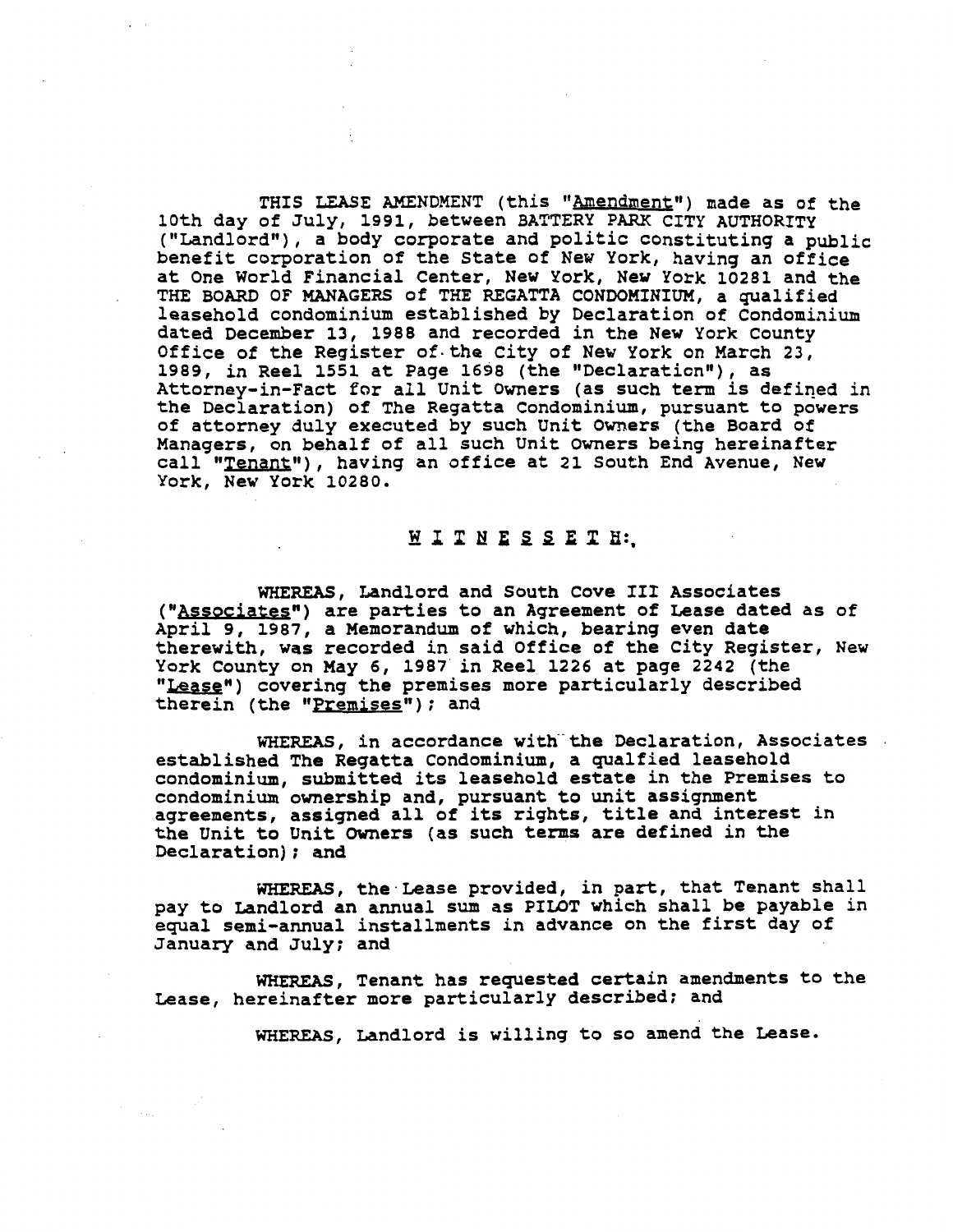NOW, THEREFORE, for good and valuable consideration, the parties hereby agree that the Lease is amended in the following respects:

> 1. Section 3.02(a) is amended by inserting at the end of said section three new sentences to read as follows: "The semi-annual installment which is due on July 1, 1991, however, shall be payable in six equal monthly instalzments together with interest computed at 7-1/2 percent per annum on the unpaid balance of such semi-annual installment on July 12, 1991, August 1, September 1, October 1, November 1 and December 1, 1991. Thereafter, and commencing January 1, 1992 and for each Tax Year or portion thereof within the Term, the annual sum for PILOT shall be payable in equal quarter-annual installments during each Tax Year, in advance on the first day of each January, April, July and October. PILOT due for any period of less than. three months shall be appropriately apportioned."

2. Except **as** herein amended, the terms and provisions of the Lease, in all other requests, shall remain unmodified and in full force and effect.

IN WITNESS WHEREOF, the parties hereto have executed this Amendment **as** of the day and year first above written.

. .

BATTERY **PARK** CITY AUTHORITY

**By:** 

Its:

THE BOARD OF MANAGERS OF THE REGATTA CONDOMINIUM, AS ATTORNEY-IN-FACT AS AFORESAID

\ . I., By: I - Its: \*,. **I** . , **i-** - ,\* <sup>t</sup>